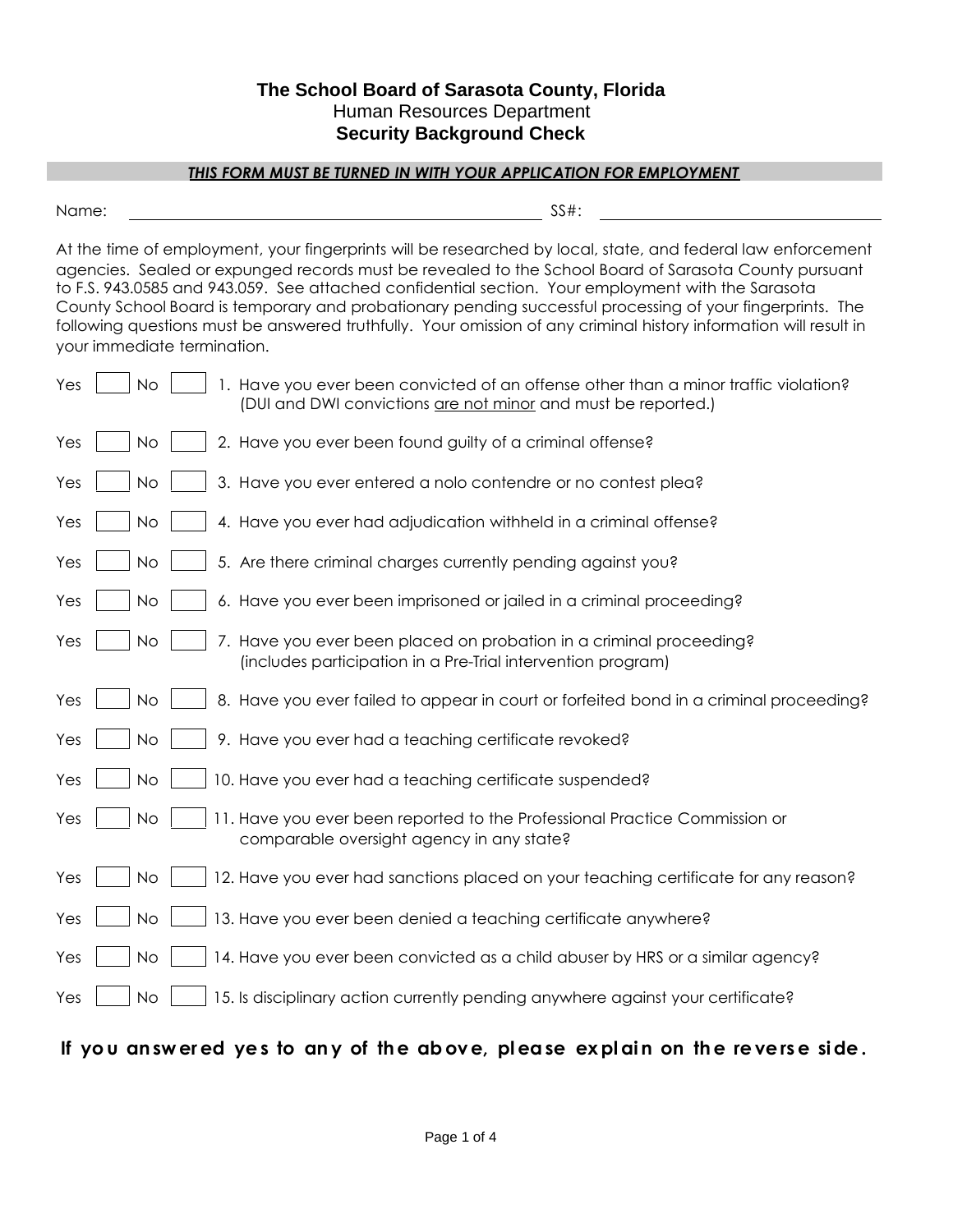#### **ARREST**

| Where Arrested: <u>example and the contract of the contract of the contract of the contract of the contract of the contract of the contract of the contract of the contract of the contract of the contract of the contract of t</u> |
|--------------------------------------------------------------------------------------------------------------------------------------------------------------------------------------------------------------------------------------|
|                                                                                                                                                                                                                                      |
| Date Of Arrest: <u>example and the contract of Arrest:</u>                                                                                                                                                                           |
|                                                                                                                                                                                                                                      |
|                                                                                                                                                                                                                                      |
|                                                                                                                                                                                                                                      |
|                                                                                                                                                                                                                                      |
| <b>ARREST</b>                                                                                                                                                                                                                        |
|                                                                                                                                                                                                                                      |
| Arresting Agency: <u>example and the set of the set of the set of the set of the set of the set of the set of the set of the set of the set of the set of the set of the set of the set of the set of the set of the set of the </u> |
| Date Of Arrest: <u>example and the contract of Arrest</u> and Arrest and Arrest and Arrest and Arrest and Arrest and Arrest and Arrest and Arrest and Arrest and Arrest and Arrest and Arrest and Arrest and Arrest and Arrest and   |
|                                                                                                                                                                                                                                      |
|                                                                                                                                                                                                                                      |
|                                                                                                                                                                                                                                      |

By signing this document, I certify that all information contained herein is true and accurate. My signature further certifies that there is no falsification of any information, omission of any information requested or any misrepresentation of information requested. I also understand that my fingerprints will be submitted to the Federal Bureau of Investigation for a complete criminal history background check.

By my signature, I authorize the Sarasota County School Board to conduct any investigation necessary to verify all information identified on this form. My signature on this document provides for the release of any sealed or expunged records in my name by any court. Included in this grant of authority is my permission to contact any and all former employers and other persons acquainted with me or in possession of information concerning me

to supply such information to the Human Resources Office.

By my signature, I certify that I know, understand, and agree that any false statement or omission of information requested will result in my immediate termination.

| Signature of Applicant: | Date |  |
|-------------------------|------|--|
|                         |      |  |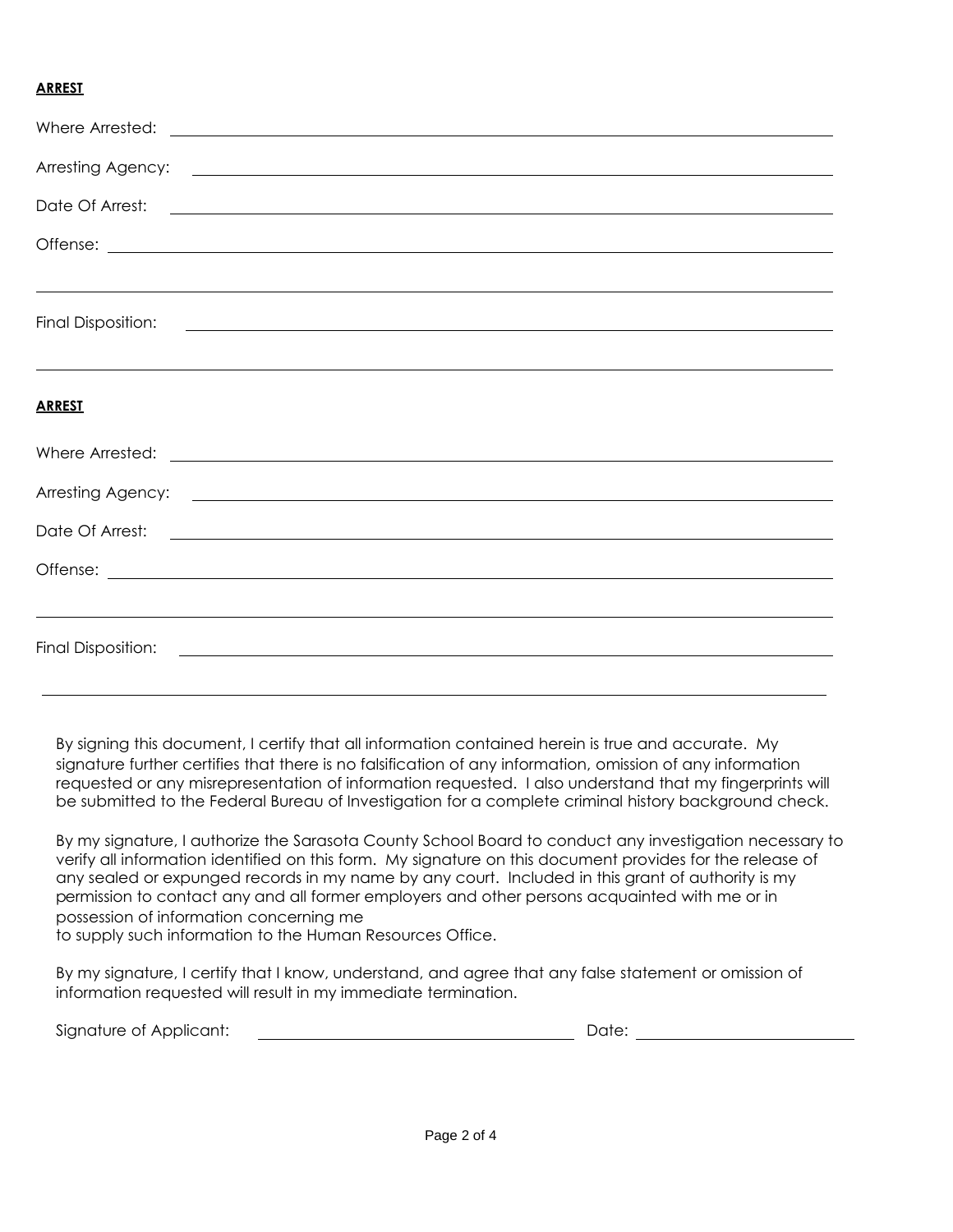Section 943.0585 F.S.

...it is unlawful for any employee of an entity...to disclose information relating to the existence of an expunged criminal history record of a person seeking employment or licensure with such entity or contractor, except to the person to whom the criminal history record relates or to persons having direct responsibility for employment or licensure decisions. Any person who violates this paragraph commits a misdemeanor of the first degree, punishable as provided in 5.775.082 or 5.775.083, F.S...

By my signature, I authorize The Sarasota County School Board to conduct any investigation necessary to verify all information identified on this form. My signature on this document provides for the release of any sealed or expunged records in my name by any court. Included in this grant of authority is my permission to contact any and all persons acquainted with me or in possession of information concerning me to supply such information to the Human Resources Office of the School Board of Sarasota County.

By my signature, I certify that I know, understand, and agree that any false statement or omission of information requested will result in my immediate termination.

Applicant Signature: The Contract of the Contract of the Contract of Contract of Contract of Contract of Contract of Contract of Contract of Contract of Contract of Contract of Contract of Contract of Contract of Contract

Social Security Number:

# **DO NOT REVEAL ANY OF THIS INFORMATION ON THE ACTUAL APPLICATION**

## **COMPLETE REVERSE SIDE**